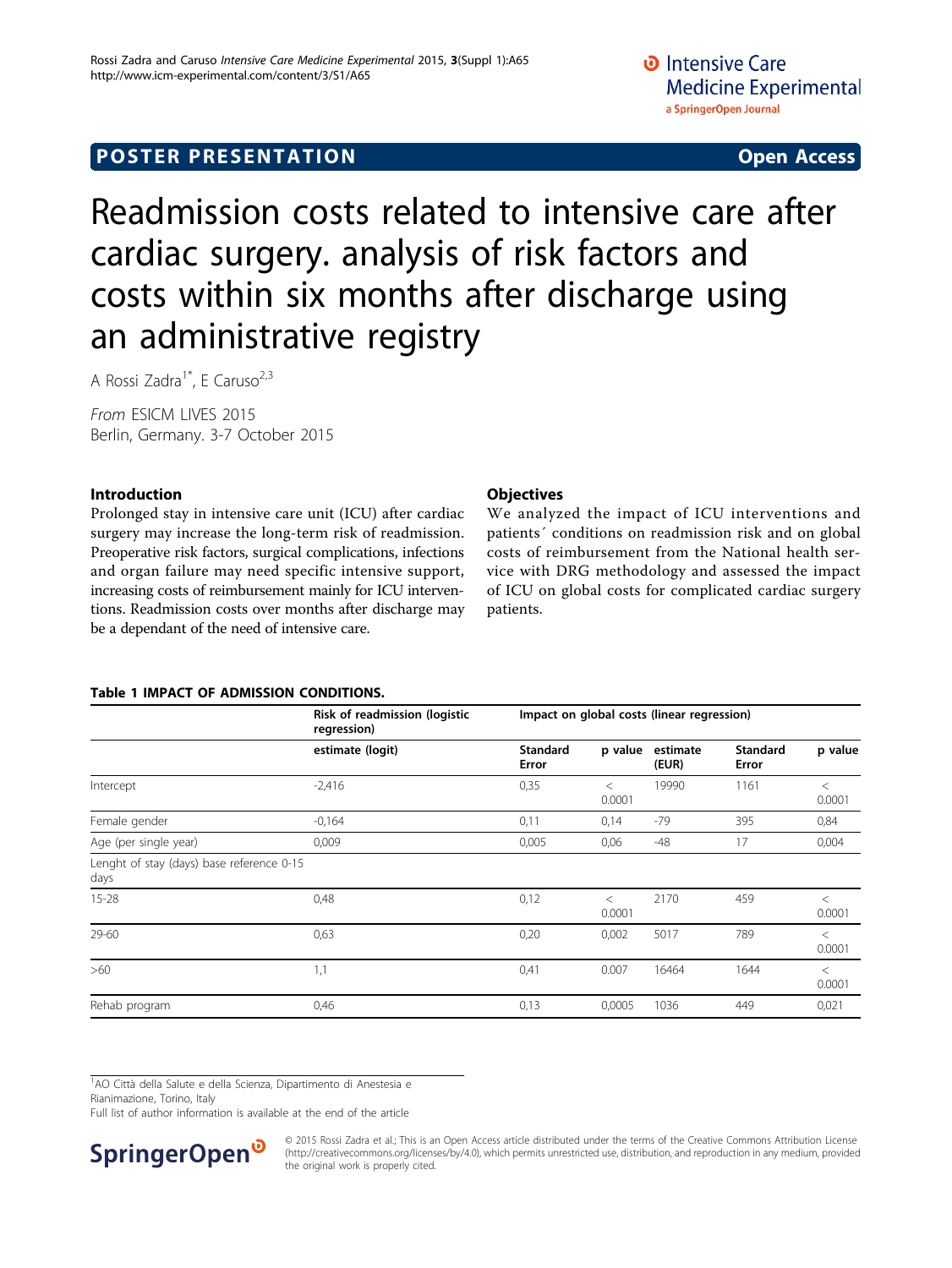#### Table 2 IMPACT OF ICU PROCEDURES.

|                                     | Risk of readmission (logistic<br>regression) | Impact on global costs (linear regression) |            |                   |                   |         |  |  |
|-------------------------------------|----------------------------------------------|--------------------------------------------|------------|-------------------|-------------------|---------|--|--|
|                                     | estimate (logit)                             | <b>Standard</b><br>error                   | p<br>value | estimate<br>(EUR) | Standard<br>error | p value |  |  |
| Tracheostomy                        | 0,41                                         | 0.379                                      | 0,28       | 24367             | 1472              | 0.0001  |  |  |
| Shock (any causes)                  | $-0.44$                                      | 0,401                                      | 0,27       | 3030              | 1344              | 0,02    |  |  |
| IABP or ECMO                        | 0,23                                         | 0.301                                      | 0,44       | 3318              | 1117              | 0,003   |  |  |
| Mechanical ventilation >96<br>hours | $-0.48$                                      | 0.340                                      | 0.16       | 2158              | 1253              | 0,08    |  |  |
| <b>Dialysis</b>                     | 0,015                                        | 0,358                                      | 0,97       | $-433$            | 1374              | 0,75    |  |  |

### Table 3 IMPACT OF OTHER CLINICAL CONDITIONS.

|                             | Risk of readmission (logistic regression) | Impact on global costs (linear regression) |        |                                       |                |          |  |
|-----------------------------|-------------------------------------------|--------------------------------------------|--------|---------------------------------------|----------------|----------|--|
|                             | estimate (logit)                          |                                            |        | Standard error p value estimate (EUR) | Standard error | p value  |  |
| Infection                   | 0,331                                     | 0,322                                      | 0,30   | $-265$                                | 1235           | 0,83     |  |
| Blood transfusion           | 1,06                                      | 0,321                                      | 0.0009 | $-2847$                               | 1292           | 0,03     |  |
| <b>Diabetes</b>             | 0.34                                      | 0.164                                      | 0.04   | $-1033$                               | 616            | 0,09     |  |
| Heart failure               | 0,34                                      | 0,124                                      | 0,006  | 1319                                  | 459            | 0,004    |  |
| Recent myocardial ischemia  | $-0.131$                                  | 0.130                                      | 0,32   | $-1817$                               | 460            | < 0.0001 |  |
| Respiratory disease         | 0,062                                     | 0.188                                      | 0.74   | $-634$                                | 698            | 0,36     |  |
| Kidney disease              | 0.440                                     | 0.202                                      | 0.03   | $-484$                                | 788            | 0,54     |  |
| Peripheral vascular disease | 0.247                                     | 0.124                                      | 0.05   | $-1086$                               | 454            | 0,02     |  |

## Methods

We selected 2067 patients who were admitted to ICUs after cardiac surgery in Regione Piemonte, Italy, in 2009 and analyzed all administrative data listing diagnosis and procedures according to ICD-9CM definitions. Known risk factors for complications and surgical events were selected as ICD-9CM codes. Specific ICU procedures were included if they had impact in DRG calculation. Hospital history was followed for six months after discharge and costs of new admissions were related to selected codes and conditions at the first intervention. We used hazard models and regression analysis to identify ICD9-CM codes that are predictors of readmission and their impact on reimbursement costs, with regard to ICU events.

#### Results

528 out of 2067 (25,54%) patients had in total 877 readmissions. In this population hospital length of stay, tracheostomy, heart or kidney failure, infection and the use of IABP or ECMO are strong risk factors for readmission. Tracheostomy accounts for the major increase of costs as DRG consider it an indicator for extensive use of ICU resources. Shock and prolonged mechanical ventilation are inversely related to increased risk of readmission, but they require additional significant expenditure. Some

negative findings on the risk of readmission may be explained with increased mortality rate in those patients. Full results are shown in Tables [1](#page-0-0)-3.

#### Conclusions

The need of ICU stay and procedures after cardiac surgery may significantly increase the risk of readmission and of reimbursement fee. The ICD-9CM coding system for administrative purposes might be a reliable indicator for the actual clinical risk described in existing literature and predict an increase of expenditure. Health systems should consider ICU costs in allocating resources for cardiac surgery.

#### Authors' details <sup>1</sup>

AO Città della Salute e della Scienza, Dipartimento di Anestesia e Rianimazione, Torino, Italy. <sup>2</sup>Università di Perugia, Perugia, Italy. <sup>3</sup>CAPP, Modena, Italy.

#### Published: 1 October 2015

#### References

- 1. Brewer R, et al: [Morbidity but not mortality is decreased after off-pump](http://www.ncbi.nlm.nih.gov/pubmed/24200395?dopt=Abstract) [coronary artery bypass surgery.](http://www.ncbi.nlm.nih.gov/pubmed/24200395?dopt=Abstract) Ann Thorac Surg 2014, 97(3):831, Mar.
- 2. Price JD, et al: [Risk analysis for readmission after coronary artery bypass](http://www.ncbi.nlm.nih.gov/pubmed/23313544?dopt=Abstract) [surgery: developing a strategy to reduce readmissions.](http://www.ncbi.nlm.nih.gov/pubmed/23313544?dopt=Abstract) J Am Coll Surg 2013, 216(3):412-9, Mar.